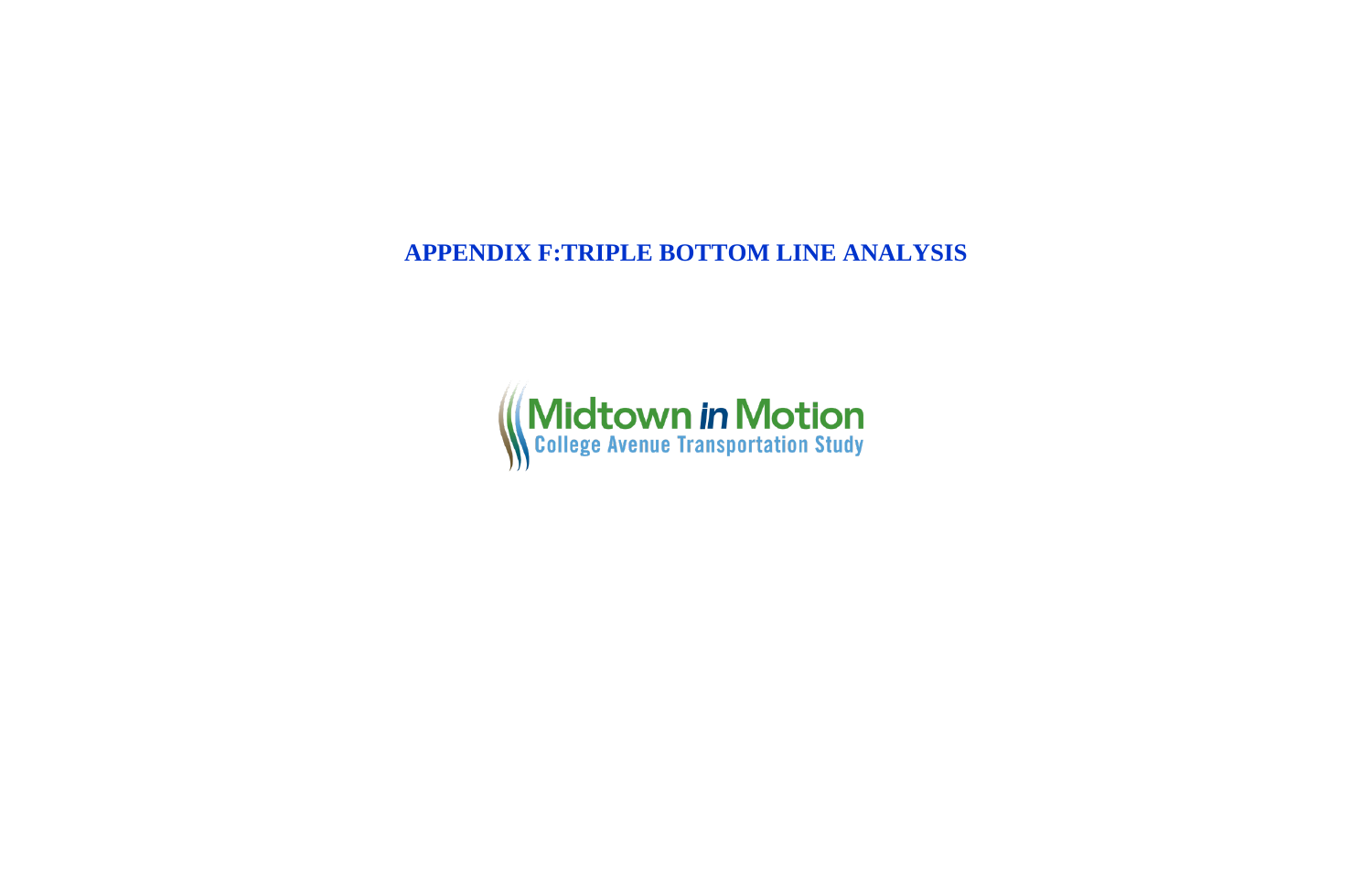| <b>Triple Bottom Line Analysis Map (TBLAM)</b>                                                                                                                                                                                                                                                                                                                                                                                                                                                                                                                                                                                                                                                                                                                                                                                             |                                                                                                                                   |                                                                                                                                                                                                                                                                                                                                                                                                                                                                                                                                                                                                                                                                       |                      |                                                                                                                                                                                                         |                                                                                                                                                                                                                                                                                                                                                                                                                                                                                                                                                                             |  |
|--------------------------------------------------------------------------------------------------------------------------------------------------------------------------------------------------------------------------------------------------------------------------------------------------------------------------------------------------------------------------------------------------------------------------------------------------------------------------------------------------------------------------------------------------------------------------------------------------------------------------------------------------------------------------------------------------------------------------------------------------------------------------------------------------------------------------------------------|-----------------------------------------------------------------------------------------------------------------------------------|-----------------------------------------------------------------------------------------------------------------------------------------------------------------------------------------------------------------------------------------------------------------------------------------------------------------------------------------------------------------------------------------------------------------------------------------------------------------------------------------------------------------------------------------------------------------------------------------------------------------------------------------------------------------------|----------------------|---------------------------------------------------------------------------------------------------------------------------------------------------------------------------------------------------------|-----------------------------------------------------------------------------------------------------------------------------------------------------------------------------------------------------------------------------------------------------------------------------------------------------------------------------------------------------------------------------------------------------------------------------------------------------------------------------------------------------------------------------------------------------------------------------|--|
| <b>Project or Decision:</b>                                                                                                                                                                                                                                                                                                                                                                                                                                                                                                                                                                                                                                                                                                                                                                                                                | transportation plan for College Ave., for                                                                                         | College Ave Corridor for FC Moves – long range<br>redevelopment and transportation infrastructure<br>updates; bike access, medians, traffic function, etc.                                                                                                                                                                                                                                                                                                                                                                                                                                                                                                            | <b>Evaluated by:</b> | <b>Staff from FC Moves</b><br>and TBL Team                                                                                                                                                              | Fort Collins                                                                                                                                                                                                                                                                                                                                                                                                                                                                                                                                                                |  |
| <b>Social</b>                                                                                                                                                                                                                                                                                                                                                                                                                                                                                                                                                                                                                                                                                                                                                                                                                              |                                                                                                                                   | <b>Environmental</b>                                                                                                                                                                                                                                                                                                                                                                                                                                                                                                                                                                                                                                                  |                      | <b>Economic</b>                                                                                                                                                                                         |                                                                                                                                                                                                                                                                                                                                                                                                                                                                                                                                                                             |  |
| <b>Community</b>                                                                                                                                                                                                                                                                                                                                                                                                                                                                                                                                                                                                                                                                                                                                                                                                                           |                                                                                                                                   |                                                                                                                                                                                                                                                                                                                                                                                                                                                                                                                                                                                                                                                                       |                      |                                                                                                                                                                                                         |                                                                                                                                                                                                                                                                                                                                                                                                                                                                                                                                                                             |  |
| <b>STRENGTHS:</b><br>The corridor plan will affect everyone passing through mid-<br>Town FC.<br>Crosses Spring Creek and connects people with the env.<br>$\bullet$<br>Corridor.<br>Some aging infrastructure problems can be resolved with<br>$\bullet$<br>upgrades.<br>Will better align the viewsheds in mid-town with Old-town.<br>$\bullet$<br>Connects to the Mason Corridor MAX.<br>$\bullet$<br>Business visibility can be enhanced by reformatting frontage<br>$\bullet$<br>roads and offset intersections.<br>Transitions from a short term plan to a longer term plan<br>$\bullet$<br>Increased job creation potential.<br>$\bullet$<br>Fits in well with existing projects (i.e. Mall redevelopment,<br>$\bullet$<br>Mason Corridor MAX).<br>Aesthetically pleasing.<br>$\bullet$<br>Provides LID demonstration and R&D areas. |                                                                                                                                   | <b>STRENGTHS:</b><br>Trading off vehicular mobility for parking space and retail space,<br>and for alternative transportation vehicles.<br>Some aging infrastructure problems can be resolved with<br>upgrades.<br>Connecting College with Mason Corridor will reduce total vehicle<br>miles.<br>Reduced congestion should reduce air quality impacts and carbon<br>output per vehicle.<br>Aesthetically pleasing (urban canopy opps in the median and<br>adjacent areas).<br>Provides LID demonstration and R&D areas.<br>Enhanced bike/ped access will reduce carbon emissions.<br>Enhanced construction methods can reduce emissions created by<br>heavy equipment |                      | <b>STRENGTHS:</b><br>redevelopment opportunities.<br>transportation.<br>roads and offset intersections.<br>Increased job creation potential.<br>Mason Corridor MAX).                                    | Increased access & mobility can benefit current businesses.<br>Increased access & mobility can trigger beneficial<br>Constrained corridor will be rebalanced with alternative<br>Connects to the Mason Corridor MAX funding and function.<br>Will kick off other econ. catalysts (sustainable use of land).<br>Business visibility can be enhanced by reformatting frontage<br>SFCBA – will be able to engage in marketing and branding<br>Fits in well with existing projects (i.e. Mall redevelopment,<br>Opp. to increase public safety with better transportation flow. |  |
| <b>LIMITATIONS:</b><br>• Affects too big or small an area of town.<br>Constrained corridor will be rebalanced with alternative<br>transportation.<br>Does not resolve primary problem of vehicle congestion on<br>$\bullet$<br>College Ave.<br>Trading off vehicular mobility for parking space and retail<br>$\bullet$<br>space, and for alternative transportation vehicles<br>Construction will mess up traffic flow.<br>$\bullet$<br>must design around.<br>$\bullet$<br>problem.<br>SFCBA – will be able to engage in marketing and branding<br>$\bullet$<br>Is this the best use of public revenue? Are we subsidizing<br>private dev.?<br>Where is everyone going to park?.<br>$\bullet$                                                                                                                                            | State highway status and corridor width are fixed limitations we<br>Sends more traffic to Old Town, where congestion is already a | <b>LIMITATIONS</b><br>Connection with Spring Creek could become a permitting and<br>process headache.<br>State highway status and corridor width are fixed limitations we<br>must design around.<br>Sends more traffic to Old Town, where congestion is already a<br>problem.<br>Reduced congestion creates better vehicle flow increasing traffic<br>and total impact on air quality impacts and carbon output.<br>Where is everyone going to park? More parking lots is not an<br>environmental asset.<br>Construction will create temporary carbon emission increases.                                                                                             |                      | <b>LIMITATIONS:</b><br>expensive.<br>$\bullet$<br>able to contain it.<br>transportation.<br>we must design around.<br>private dev.?<br>implementation.<br>Where is everyone going to park?<br>$\bullet$ | If impacts a large an area of town, the construction may get<br>If impacts a large an area of town, the contractor may not be<br>Constrained corridor will be rebalanced with alternative<br>State highway status and corridor width are fixed limitations<br>Is this the best use of public revenue? Are we subsidizing<br>Budget limitations exist – fixed budget on plan and<br>Provides LID demonstration and R&D areas.                                                                                                                                                |  |

- 
- 
- 
- 
- 
- 
- 
- 
- 
- 
- 
- 
-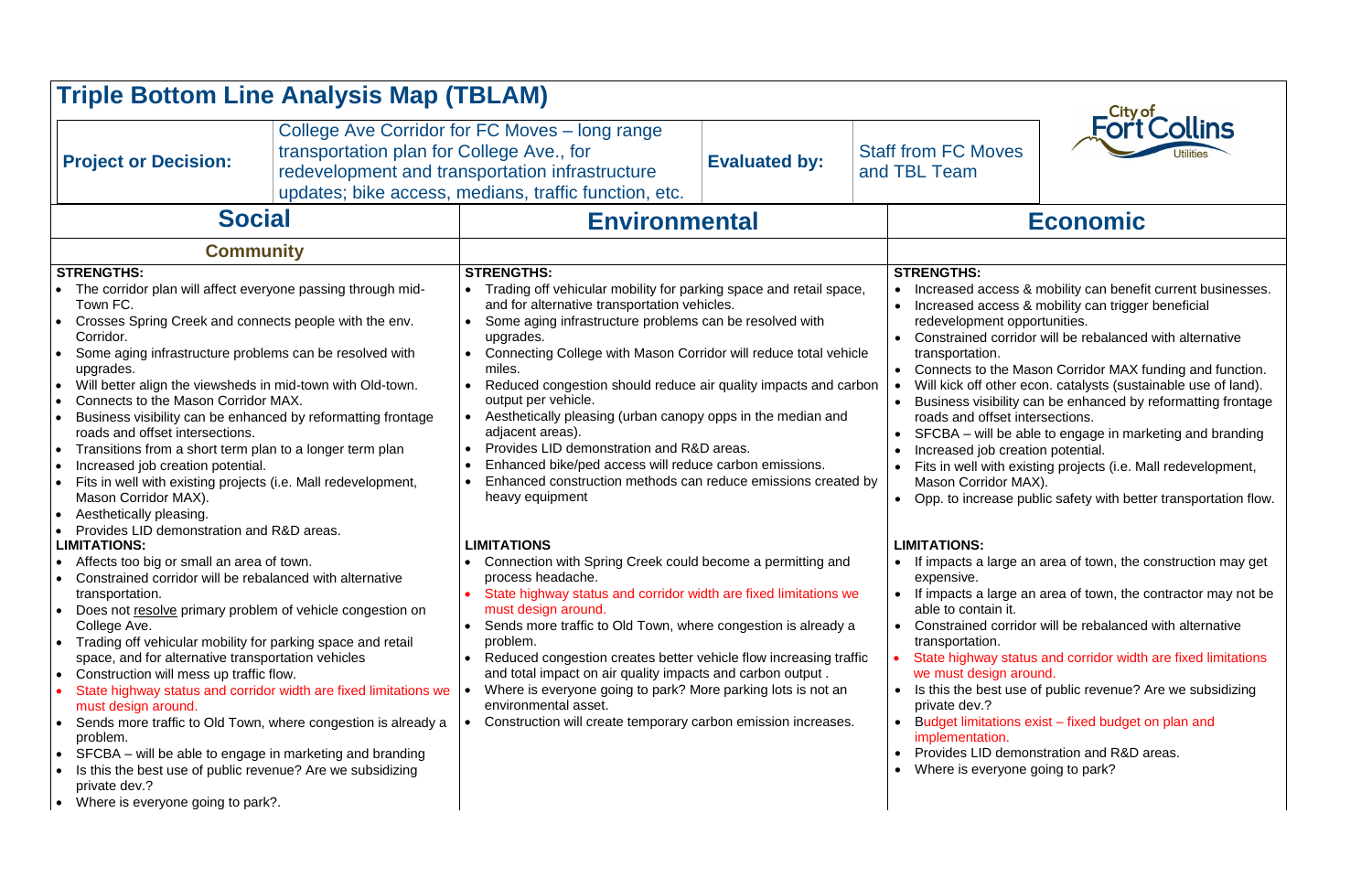| <b>OPPORTUNITIES:</b><br>Crosses Spring Creek and connects people with the env.<br>Corridor.<br>Will kick off other econ. Catalysts (sust. Use of land).<br>Planning process can create a modal shift (internal capture) -<br>redev into mixed use encourages some to walk or ride to work,<br>saving trips and reducing vehicle traffic.<br>Provide better mobility to people with disabilities and low to<br>moderate income.<br>SFCBA – will be able to engage in marketing and branding.<br>Opp. to increase public safety with better transportation flow. | <b>OPPORTUNITIES:</b><br>Crosses Spring Creek, and provides an opp. to reconnect with the<br>SpCk corridor (and others).<br>Will kick off other econ. Catalysts (sust. Use of land). | <b>OPPORTUNITIES:</b><br>Constrained<br>transportation<br>Planning pro<br>$capture$ ) – re<br>or ride to wor<br>Provide bette<br>to moderate<br>Provides a cl<br>financing opp |
|-----------------------------------------------------------------------------------------------------------------------------------------------------------------------------------------------------------------------------------------------------------------------------------------------------------------------------------------------------------------------------------------------------------------------------------------------------------------------------------------------------------------------------------------------------------------|--------------------------------------------------------------------------------------------------------------------------------------------------------------------------------------|--------------------------------------------------------------------------------------------------------------------------------------------------------------------------------|
| <b>THREATS:</b>                                                                                                                                                                                                                                                                                                                                                                                                                                                                                                                                                 | <b>THREATS:</b><br>Sensitive environmental resources could be harmed if not<br>appropriately accommodated.                                                                           | <b>THREATS:</b><br>Sends more traf<br>a problem.<br>$\bullet$ SFCBA – will be                                                                                                  |

corridor will be rebalanced with alternative n.

• Planning process can create a modal shift (internal capture) – redev into mixed use encourages some to walk or ride to work, saving trips and reducing vehicle traffic. • Provide better mobility to people with disabilities and low income.

hance to be creative with other public portunities.

ffic to Old Town, where congestion is already

 $\theta$  able to engage in marketing and branding.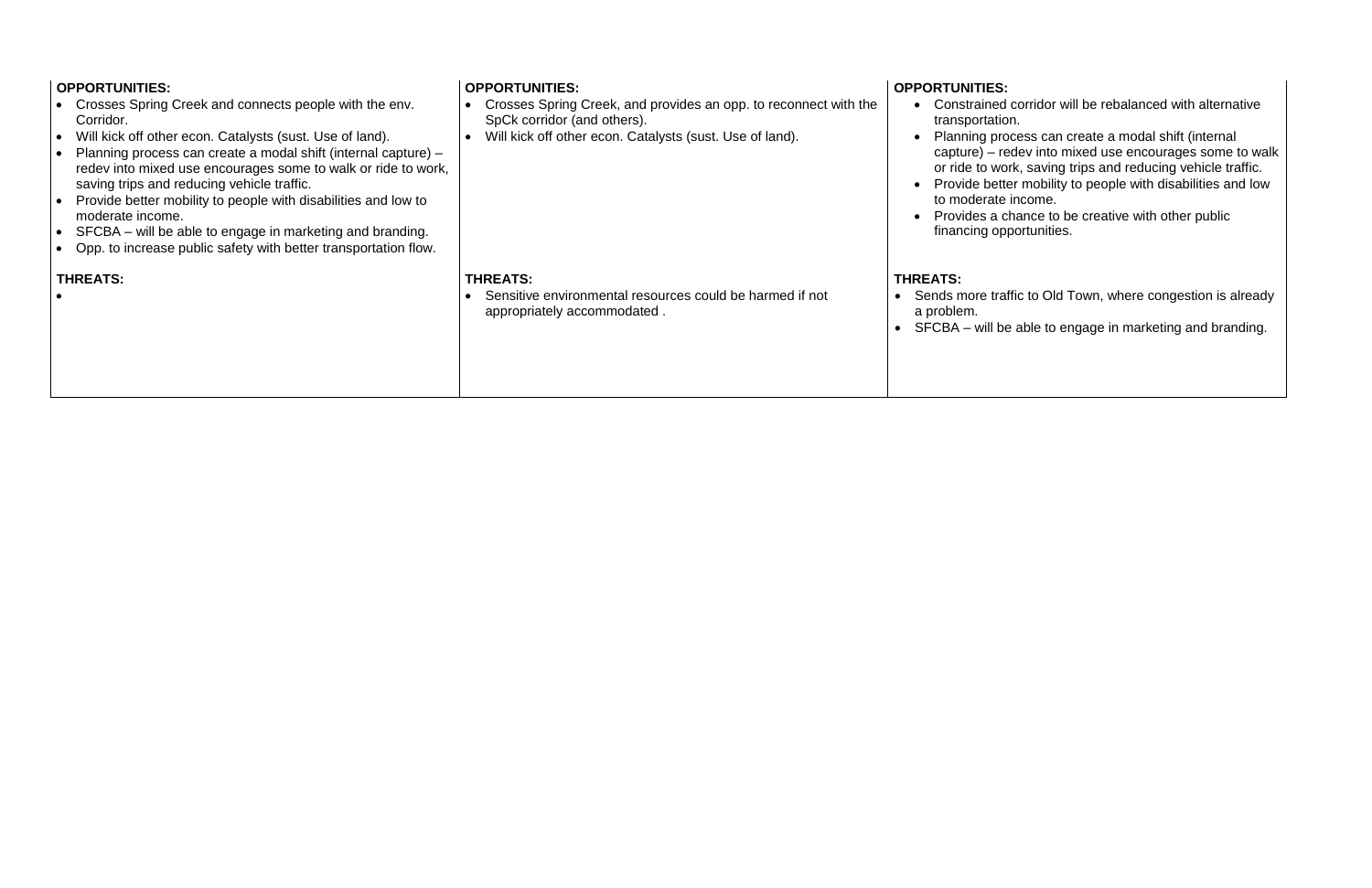# **TRIPLE BOTTOM LINE ANALYSIS Derived from a TBLAM Brainstorm on FC MOVES COLLEGE AVE CORRIDOR PLAN In Collaboration with the FC Moves**

Purpose: To extract key triple bottom line information from a TBLAM, and use that information to offer recommendations on key indicators and suggested action items for the College Ave. Corridor Plan at FC Moves.

## **I. General Observations from TBL Analysis Map (TBLAM):**

- A. The TBLAM was well balanced with ample strengths and limitations identified.
- B. Many considerations crossed into many columns, and rows.
	- 1. Crossing columns indicates excellent depth of discussion and debate.
	- 2. Crossing of rows indicates potential for conflicting values.
- C. More data and expertise is needed from Environmental Services personnel.
	- 1. Not intended, but very clear during the TBLAM Process
- D. Limitations show a primary cross-cutting concern involving the CDOT process for US 287.
- E. Threats should be further explored and contain more information on community and traffic growth.
- F. Mason Corridor MAX has a strong presence on the TBLAM.
- G. Foothills Mall redevelopment has a strong presence on the TBLAM.

## **II. Conclusions Offered:**

- A. Need to refine TBLAM again in phases; re-TBLAM.
	- 1. Project is large-scale and would benefit from a re-TBLAM ahead of critical phases.
- B. Need to engage other stakeholders in the re-TBLAM process.
	- 1. Add CDOT, Environmental Services, Commission on Disabilities, Chamber of Commerce, South FC Business Association
	- 2. Look for others, including student population.
	- 3. Provide a ½-page briefing as a read-before packet on goals, objectives, and needs.
- C. Clarity should be offered in the AIS as to where TBL discussions occurred.
	- *1. "At these stages we brainstormed at the TBL level"*
	- 2. Show some project flow and iteration, and re-iteration for re-TBLAM.
	- 3. Make TBL part of your regular communication plan.
	- 4. Connection to the Mason Corridor MAX needs to be clarified to the public in a separate analysis.
	- 5. Integration into the Mall should be clarified in a separate analysis.

## **III. Potential Key Indicators Suggested:**

- A. Limitations discussion suggests new stakeholders must be involved in TBLAM process right away.
	- 1. If not now, let's get them to the table soon as stakeholders.
	- 2. Need to be sensitive to conflicting values of potential stakeholders and facilitate accordingly.
- B. Re-TBLAM on a phased-schedule basis.
	- 1. Include this process in a communication plan & public engagement plan.
	- 2. Must determine how to sell the vision, not the details.
		- a. Focus on community strengths that are non-quantifiable.
		- b. Get a good sales pitch, and coordinate with CPIO to message to the public.
- C. Provide Transportation Study information and calculations to address current and future traffic trends.
	- 1. Multi-modal corridor needs to identify key challenges.
	- 2. Connection to the Mason Corridor should be front and center.
- D. Post-TBLAM review environmental suggestions warrant detailed meetings and coordination directly with Environmental Services staff.
- E. Question for FC Moves please return any feedback to the TBL Team.
	- 1. Was this useful? Did this help?
	- 2. What came from the discussion? How will you use this?
	- 3. How could the TBL brainstorm be improved?
	- 4. Would you like the TBL Team involved in any future TBLAMs for this project?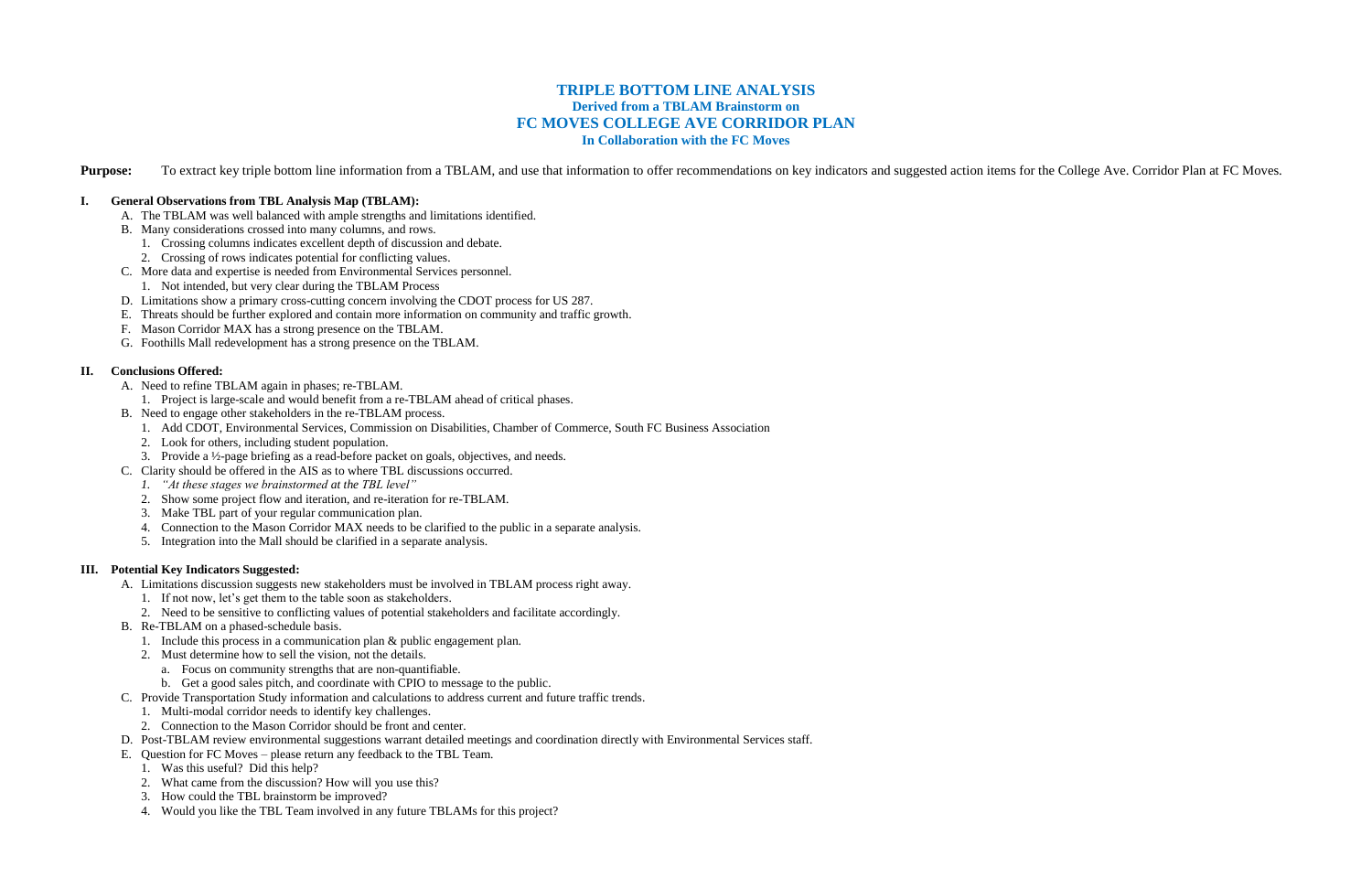| <b>Triple Bottom Line Analysis Map (TBLAM)</b>                                                                                                                                                                                                                                                                                                                                                                                                                                                                                                                                                                                                                                                                                                                                                                                                                                                                                                                                                                                                                                                                                                                                                                                                                                                                                                                                                                                                                   |                                                                                                                                                                                                                                                                                                                                                                                    |                                                                                                      |                                                                                                                                                                                                                                                                                                                                                                                                                                                                                                                                                                                                                                                                                                                                                                                                                                                                                                                                                                                                                                                                                                                                                                                                                                      |                                                 |                                                                                                                                                                                                                                                                                                                                                                                                                                                                           |
|------------------------------------------------------------------------------------------------------------------------------------------------------------------------------------------------------------------------------------------------------------------------------------------------------------------------------------------------------------------------------------------------------------------------------------------------------------------------------------------------------------------------------------------------------------------------------------------------------------------------------------------------------------------------------------------------------------------------------------------------------------------------------------------------------------------------------------------------------------------------------------------------------------------------------------------------------------------------------------------------------------------------------------------------------------------------------------------------------------------------------------------------------------------------------------------------------------------------------------------------------------------------------------------------------------------------------------------------------------------------------------------------------------------------------------------------------------------|------------------------------------------------------------------------------------------------------------------------------------------------------------------------------------------------------------------------------------------------------------------------------------------------------------------------------------------------------------------------------------|------------------------------------------------------------------------------------------------------|--------------------------------------------------------------------------------------------------------------------------------------------------------------------------------------------------------------------------------------------------------------------------------------------------------------------------------------------------------------------------------------------------------------------------------------------------------------------------------------------------------------------------------------------------------------------------------------------------------------------------------------------------------------------------------------------------------------------------------------------------------------------------------------------------------------------------------------------------------------------------------------------------------------------------------------------------------------------------------------------------------------------------------------------------------------------------------------------------------------------------------------------------------------------------------------------------------------------------------------|-------------------------------------------------|---------------------------------------------------------------------------------------------------------------------------------------------------------------------------------------------------------------------------------------------------------------------------------------------------------------------------------------------------------------------------------------------------------------------------------------------------------------------------|
| <b>Project or Decision:</b>                                                                                                                                                                                                                                                                                                                                                                                                                                                                                                                                                                                                                                                                                                                                                                                                                                                                                                                                                                                                                                                                                                                                                                                                                                                                                                                                                                                                                                      | Midtown in Motion (Mim): College Avenue Transportation Plan -<br>MiM is a long-range transportation infrastructure reinvestment plan for 3<br><b>Evaluated</b><br>miles of College Avenue as identified in the <b>Midtown Plan</b> . Investments<br>by:<br>include new multi-use pathways, intersection safety improvements,<br>medians, lighting, signage and connections to MAX. |                                                                                                      |                                                                                                                                                                                                                                                                                                                                                                                                                                                                                                                                                                                                                                                                                                                                                                                                                                                                                                                                                                                                                                                                                                                                                                                                                                      | <b>Staff and Midto</b><br><b>Motion project</b> |                                                                                                                                                                                                                                                                                                                                                                                                                                                                           |
| <b>Social</b>                                                                                                                                                                                                                                                                                                                                                                                                                                                                                                                                                                                                                                                                                                                                                                                                                                                                                                                                                                                                                                                                                                                                                                                                                                                                                                                                                                                                                                                    |                                                                                                                                                                                                                                                                                                                                                                                    | <b>Environmental</b>                                                                                 |                                                                                                                                                                                                                                                                                                                                                                                                                                                                                                                                                                                                                                                                                                                                                                                                                                                                                                                                                                                                                                                                                                                                                                                                                                      |                                                 |                                                                                                                                                                                                                                                                                                                                                                                                                                                                           |
| <b>Community</b><br><b>STRENGTHS:</b><br>The investments support the <b>Midtown Plan</b> vision and goals<br>for placemaking, civic identity, and mobility.<br>Consistent pathways could encourage safer walking and riding<br>and more physical activity.<br>The investments support safer neighborhood circulation.<br>$\bullet$<br>The art, signage, and median treatments reinforce the public<br>realm in the corridor.<br>New sidewalks and pathways connect to Mason Corridor/MAX<br>$\bullet$<br>allowing city-wide access to College Avenue.<br>Neighborhoods along the frontage roads will have safer streets<br>$\bullet$<br>and stronger identity.<br>The multi-use pathways connect to Spring Creek allowing<br>$\bullet$<br>neighborhoods near the corridor to access open space.<br>The multi-use pathways provide safer transportation options for<br>women, children, disabled travelers and seniors.<br>The investments offers convenient, world-class, and safe<br>$\bullet$<br>transportation options to residents and visitors of all income<br>levels<br>The strategic locations for pubic art meet the cultural and civic<br>themes identified in the <b>Midtown Plan</b> .<br>The funding options include representation from corridor<br>$\bullet$<br>property owners in capital and maintenance investments.<br>Incremental project funding allows for adapting trends and<br>$\bullet$<br>changing identities over the next 20 years. |                                                                                                                                                                                                                                                                                                                                                                                    | $\bullet$<br>$\bullet$<br>$\bullet$<br>$\bullet$<br>$\bullet$<br>$\bullet$<br>$\bullet$<br>$\bullet$ | <b>STRENGTHS:</b><br>The multi-use pathways and sidewalks provide transportation<br>options and connections that contribute less GHG.<br>The proposed investments will be located near existing<br>neighborhoods and commercial areas that have been previously<br>developed (location efficiency).<br>The GHG contributed by motor vehicles at intersections could be<br>reduce by the proposed "free right" intersection design.<br>New median and edge treatments will use landscaping that<br>requires less water and reduces heat reflection.<br>Rebuilt retaining walls, medians, and edge treatments will include<br>landscaping to reduce sound reflection into neighborhoods and<br>businesses.<br>New lighting and traffic signal equipment will use LED technology<br>to minimize energy costs and consumption.<br>New medians and edge treatments will be designed to filter storm<br>water prior to conveying it to the storm water system.<br>Recycled concrete will be used for the construction of the multi-<br>use pathways when possible and available from contractors.<br>Advanced construction methods and materials will be requested<br>by all contractors to reduce emissions created by heavy<br>equipment |                                                 | <b>STRENGTHS:</b><br>The investments<br>sales tax revenu<br>The phased fund<br>during construct<br>for business.<br>The multi-use pa<br>number of patron<br>corridor, even if<br>The transportation<br>reinforce the city<br><b>Plan</b> to current a<br>Safer intersectio<br>neighborhood ad<br>Sidewalk and mi<br>$\bullet$<br>Corridor/MAX br<br>Supports the eco<br>South Fort Collir<br>Supports creatio<br>during and after<br>Supports ongoin<br>private sector in |
|                                                                                                                                                                                                                                                                                                                                                                                                                                                                                                                                                                                                                                                                                                                                                                                                                                                                                                                                                                                                                                                                                                                                                                                                                                                                                                                                                                                                                                                                  |                                                                                                                                                                                                                                                                                                                                                                                    |                                                                                                      |                                                                                                                                                                                                                                                                                                                                                                                                                                                                                                                                                                                                                                                                                                                                                                                                                                                                                                                                                                                                                                                                                                                                                                                                                                      |                                                 |                                                                                                                                                                                                                                                                                                                                                                                                                                                                           |



own in team

# **Economic**

- in College Avenue have city-wide benefit to ue and world-class identify.
- ding program will minimize business impact tion and ensure the corridor is always open
- athways and sidewalk will increase the ns that can access businesses in the motor vehicle traffic increase in the future.
- ion, arts, signage, and median investments  $y$ 's commitment to implementing the **Midtown** and future land owners.
- Safer intersections and the multi-use pathways support safer neighborhood access to and from businesses in the corridor. iulti-use pathway connections to the Mason ring more patrons into the corridor.
	- conomic and identity objectives outlined by the ns Business Association.
	- on of mid and high wage jobs in the corridor construction.
	- ng redevelopment efforts and joint public and vestment at Foothills Mall.